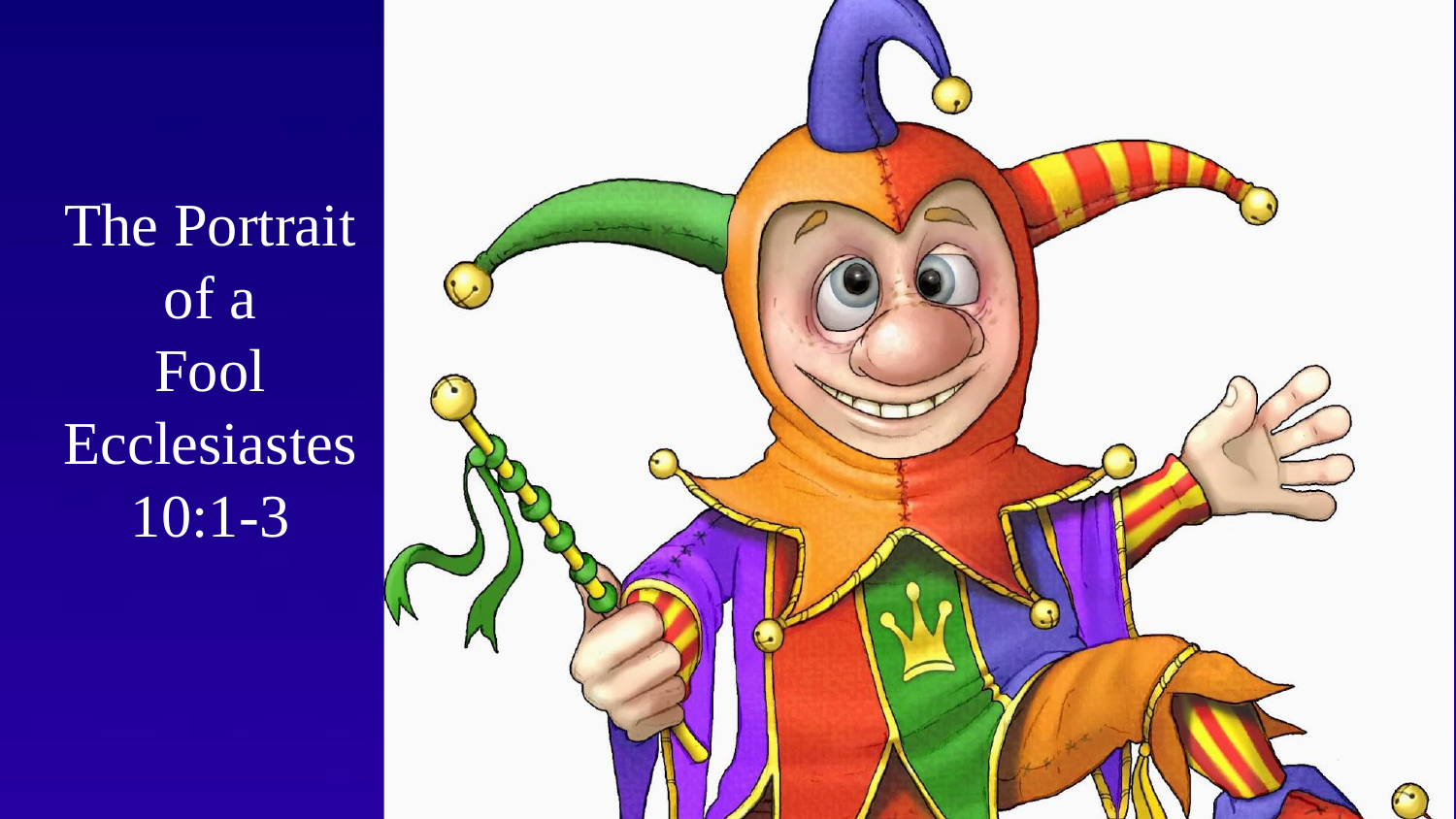# Solomon compares the foolish and the wise in chapters 10 and 11

Hebrew poetry rhymed concepts thoughts and ideas Hebrew parallelism Synonymous parallelism Synthetic parallelism Antithetical parallelism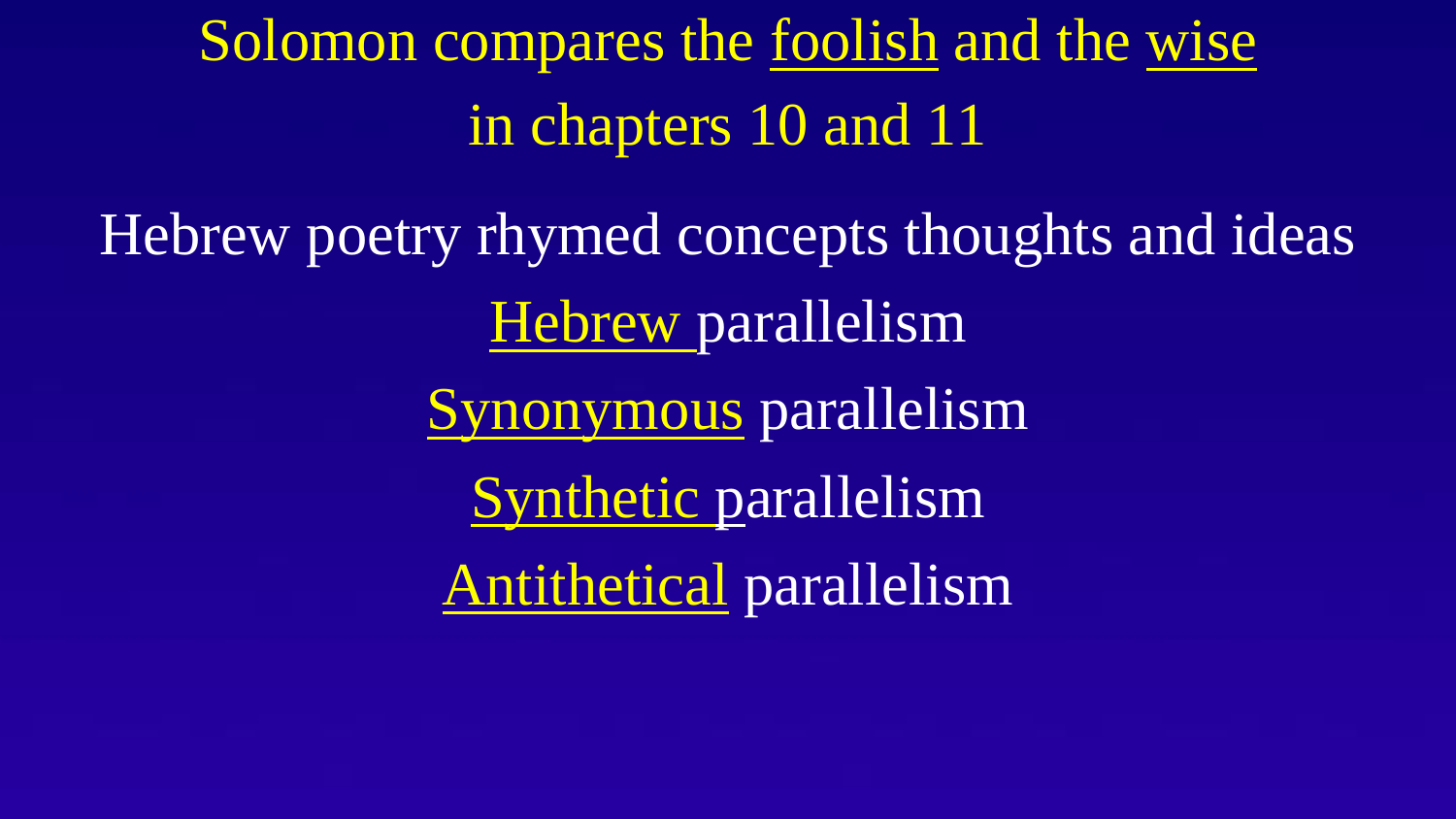When we think of David we often think of Bathsheba. Temptation is something that is common to all of us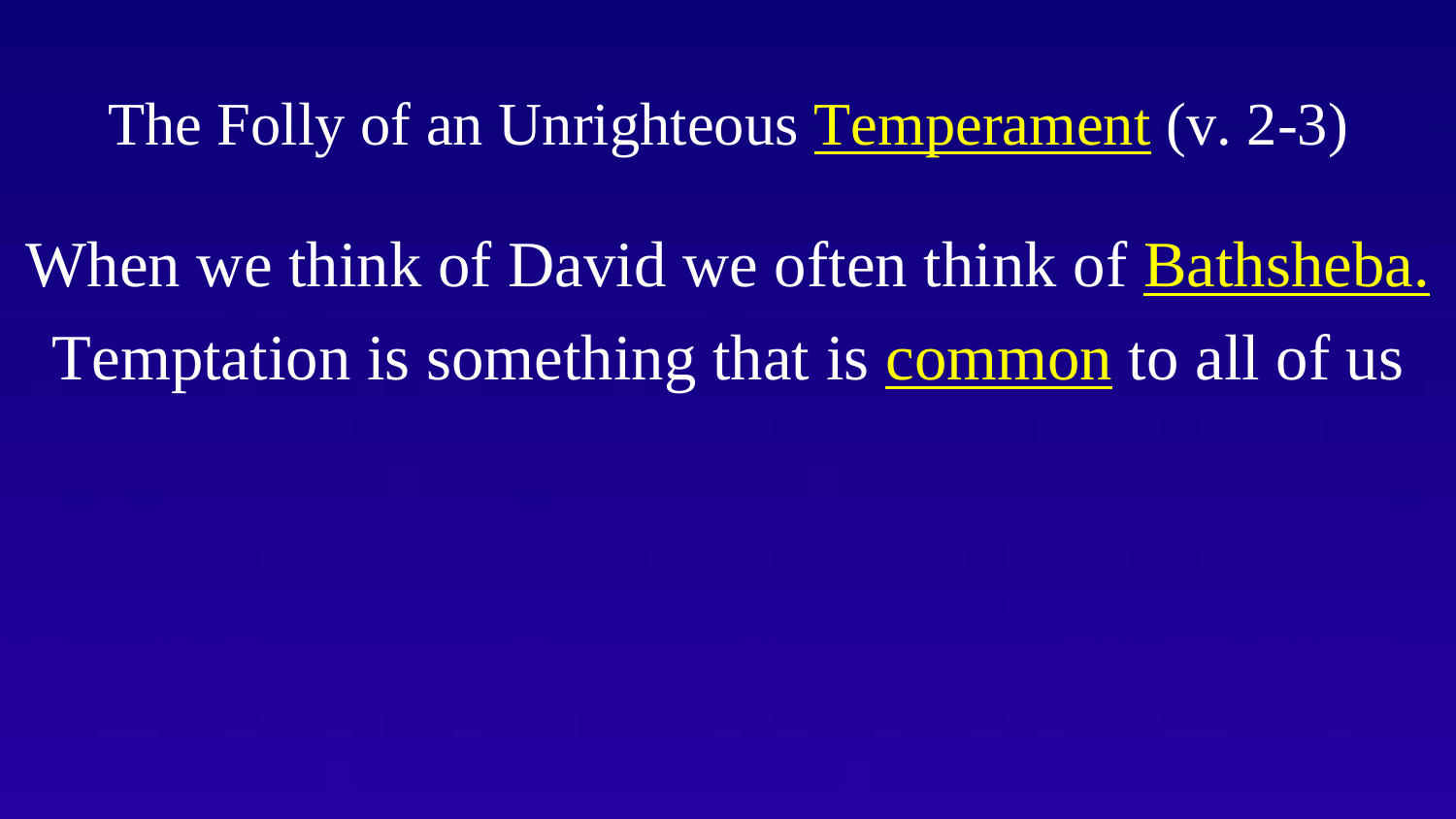These two verses describe the unbeliever. Notice the word heart Heart is speaking about your personality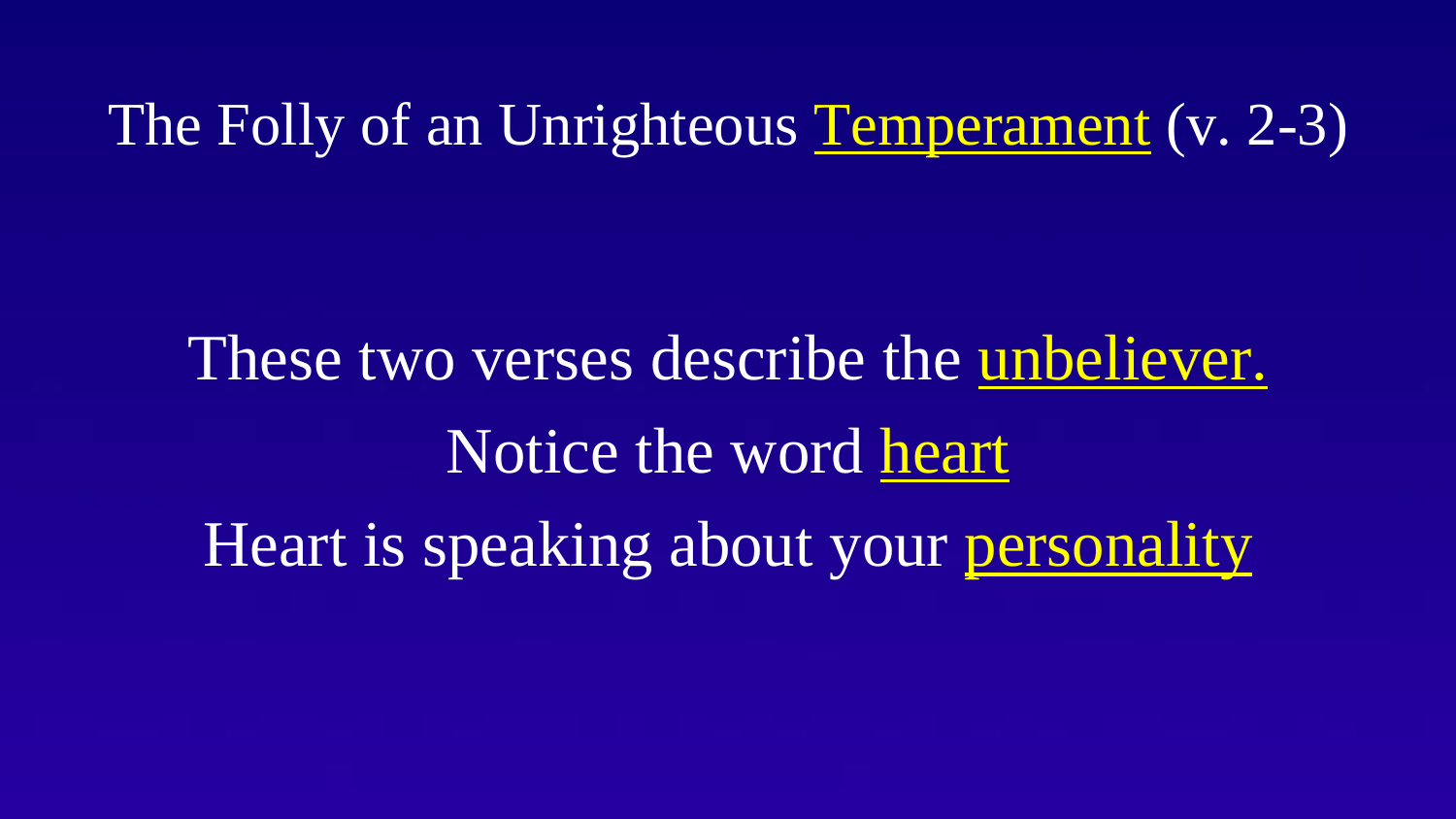In Biblical times, the right hand was a symbol of honor and strength.

The left hand was unreliable in ancient times The English word sinister comes from a Latin word that means on the left hand.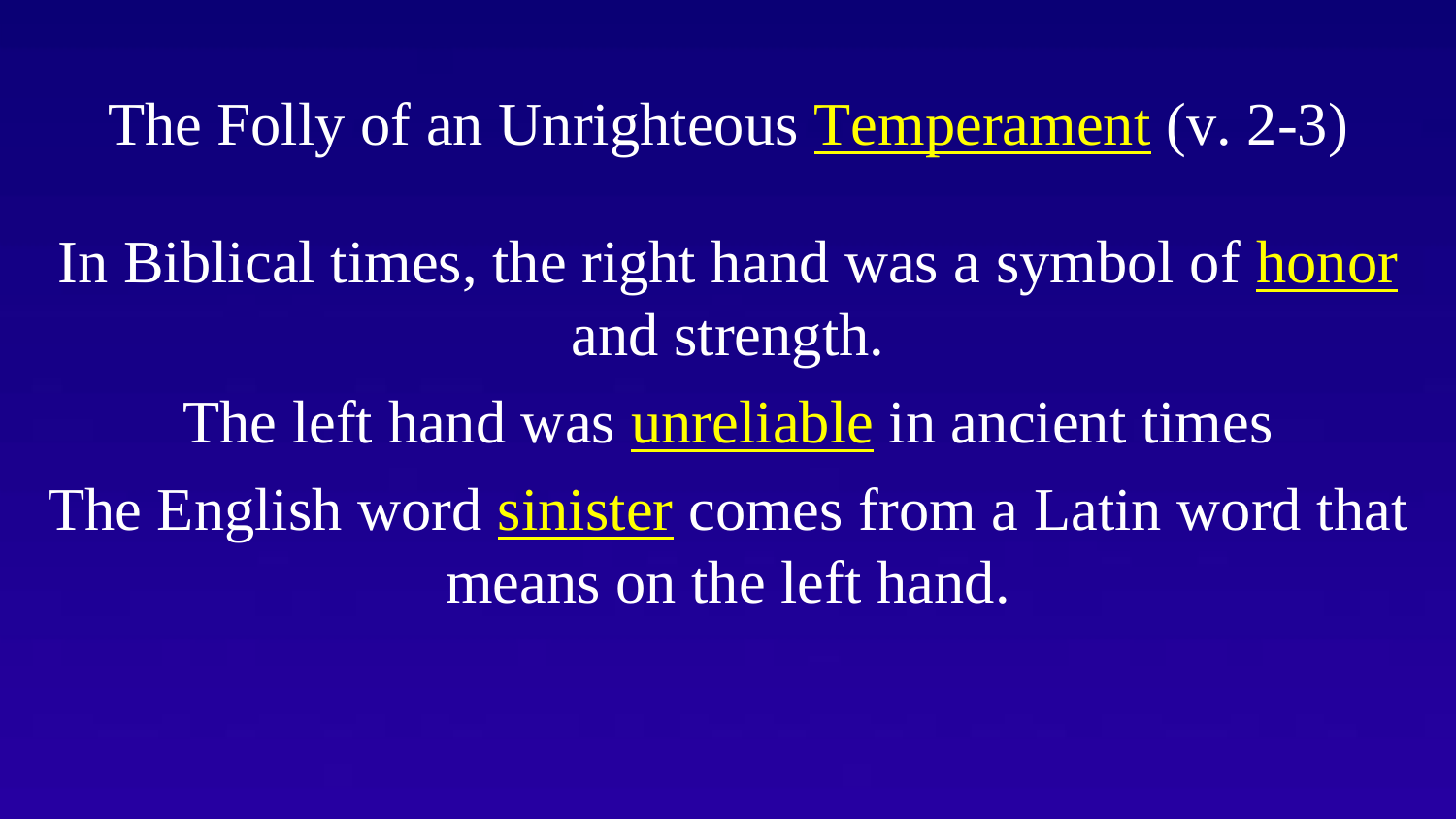The Bible uses it this way metaphorically speaking Psalm 16 The writer of Hebrews 8:1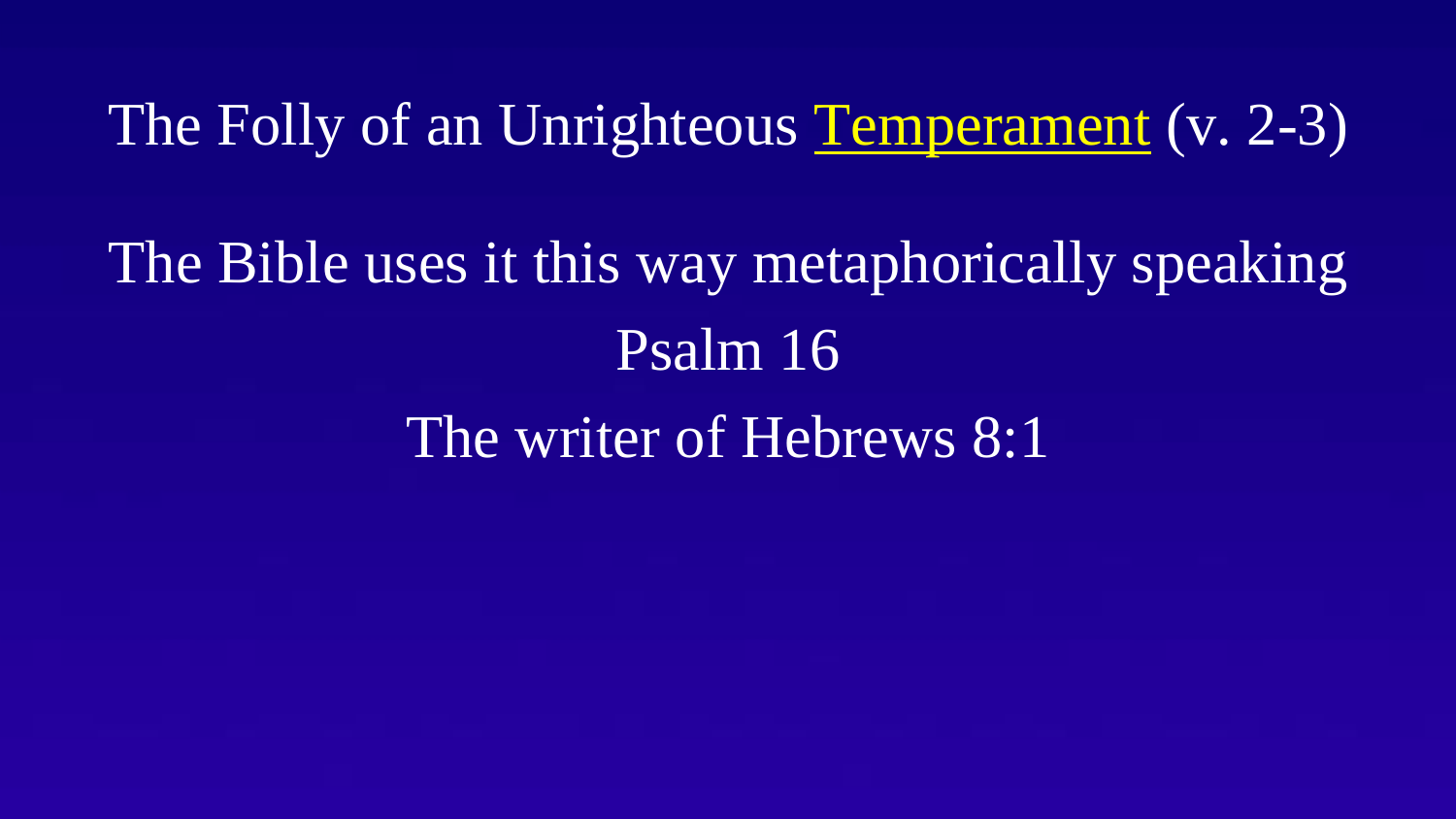The Bible uses it this way metaphorically speaking Psalm 16

Because He is at my right hand I shall not be moved. Lord at your right hand there are pleasures for evermore To have your heart at your right hand is to live a righteous life style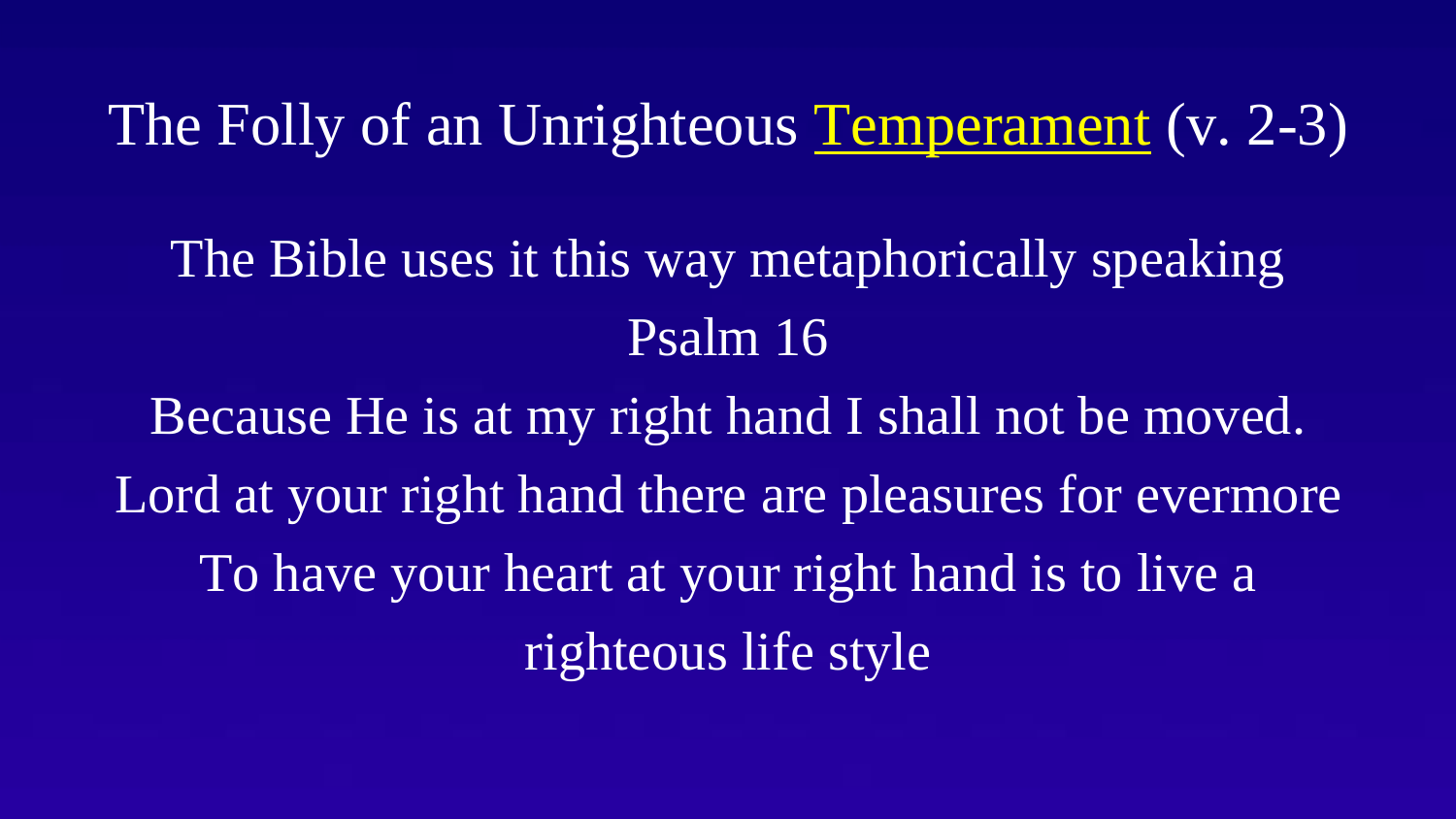The Bible uses it this way metaphorically speaking Hebrews 8:1

We have such a High Priest, who is seated at the right hand of the throne of the Majesty in the heavens, who has given me counsel;

To have your heart at your left hand is to live an unrighteous life style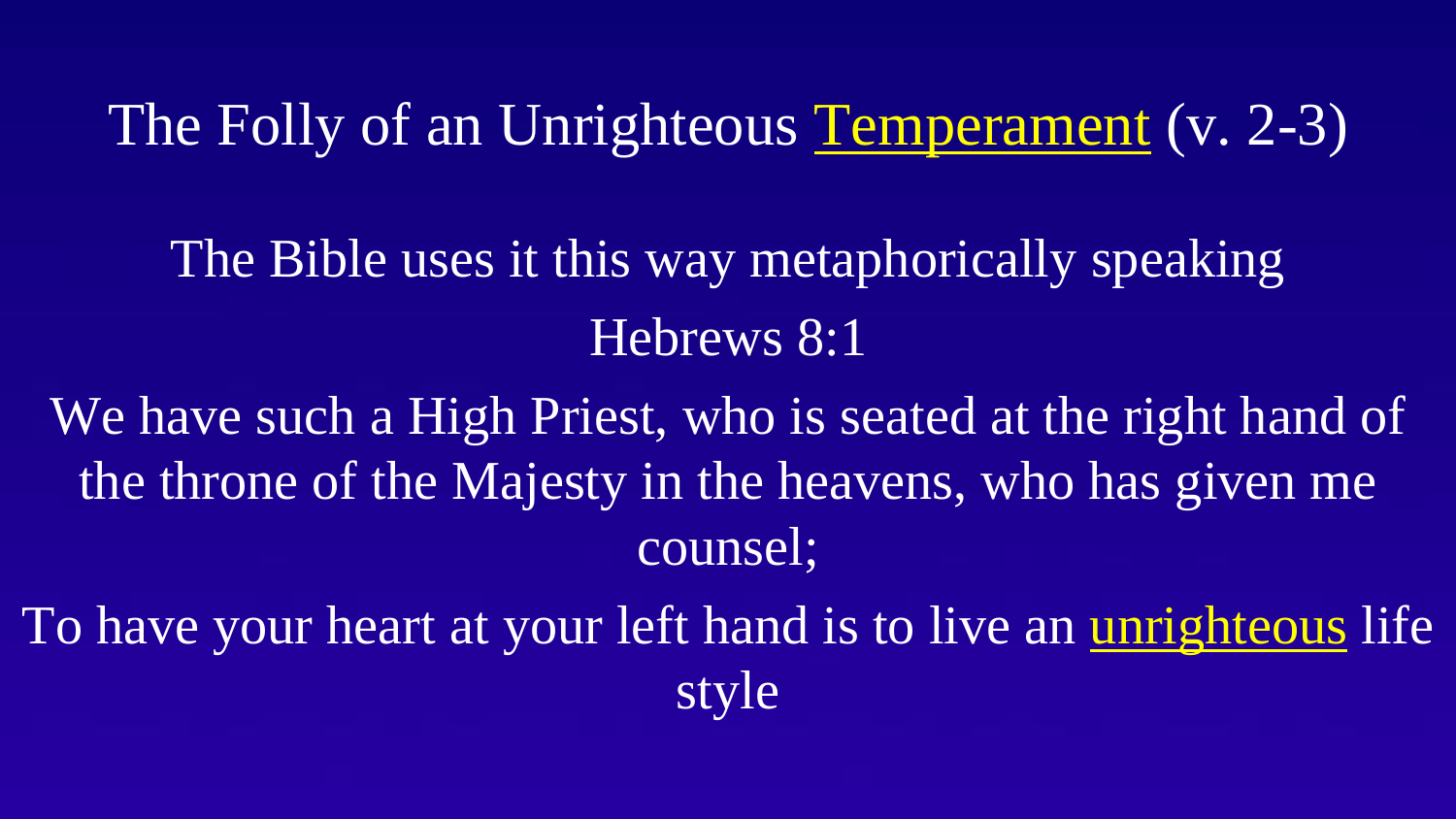# David said, "the fool has said in his heart there is no God.

What this verse really means is "I don't want God in my life."